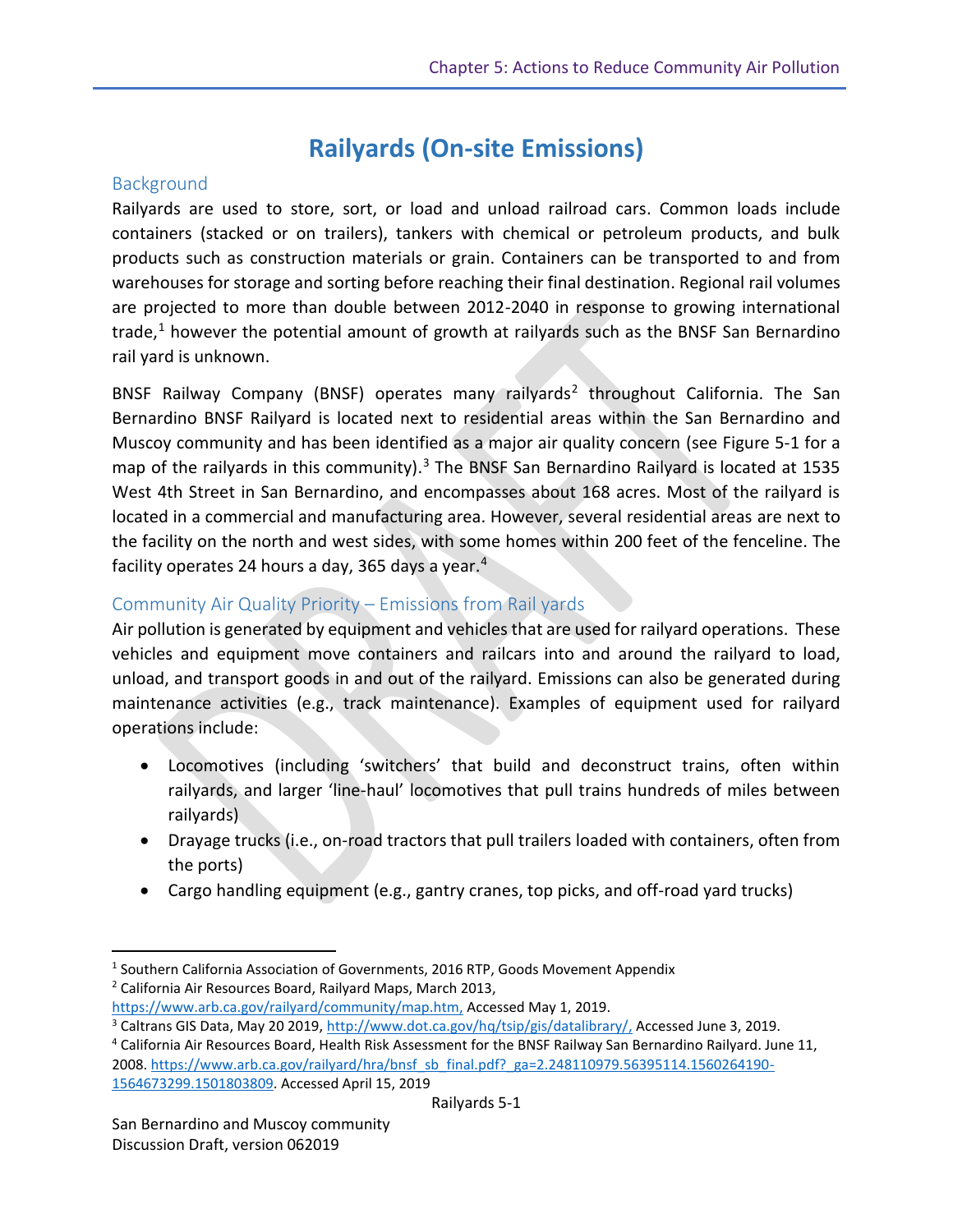- Transportation Refrigeration Units (e.g., truck refrigeration units and refrigerated railcars), and
- Miscellaneous equipment (e.g., fuel trucks)

The CSC prioritized addressing air pollution from the BNSF railyards in the CERP. Specifically, the CSC expressed concerns about diesel emissions from trains and other diesel equipment at the San Bernardino BNSF railyard. The CSC also cited health studies conducted in the nearby community as part of their reasoning for prioritizing this issue.<sup>5,6</sup> Potential opportunities to reduce emissions from diesel equipment used at railyards, include replacing older equipment with newer, less polluting equipment (e.g., replacing diesel-fueled yard trucks with electric yard trucks), and ensuring that the replacement or repower of equipment is based on the cleanest technology available.



Figure 5-1. The BNSF Railyard within the San Bernardino and Muscoy Community

[https://www.sciencedirect.com/science/article/pii/S2211335518302626?via%3Dihub.](https://www.sciencedirect.com/science/article/pii/S2211335518302626?via%3Dihub) Accessed April 30, 2019. <sup>6</sup> Project ENRRICH: A Public Health Assessment of Residential Proximity to a Goods Movement Railyard. Loma Linda University School of Public Health. May 2014[. http://www.aqmd.gov/docs/default-source/clean-air](http://www.aqmd.gov/docs/default-source/clean-air-plans/clean-communities-plan/enrrich_final_report_29may2014.pdf)[plans/clean-communities-plan/enrrich\\_final\\_report\\_29may2014.pdf.](http://www.aqmd.gov/docs/default-source/clean-air-plans/clean-communities-plan/enrrich_final_report_29may2014.pdf) Accessed April 30, 2019

 $\overline{\phantom{a}}$ 

<sup>5</sup> Association of major California freight railyards with asthma-related pediatric emergency department hospital visits. Loma Linda University School of Public Health. March 2019.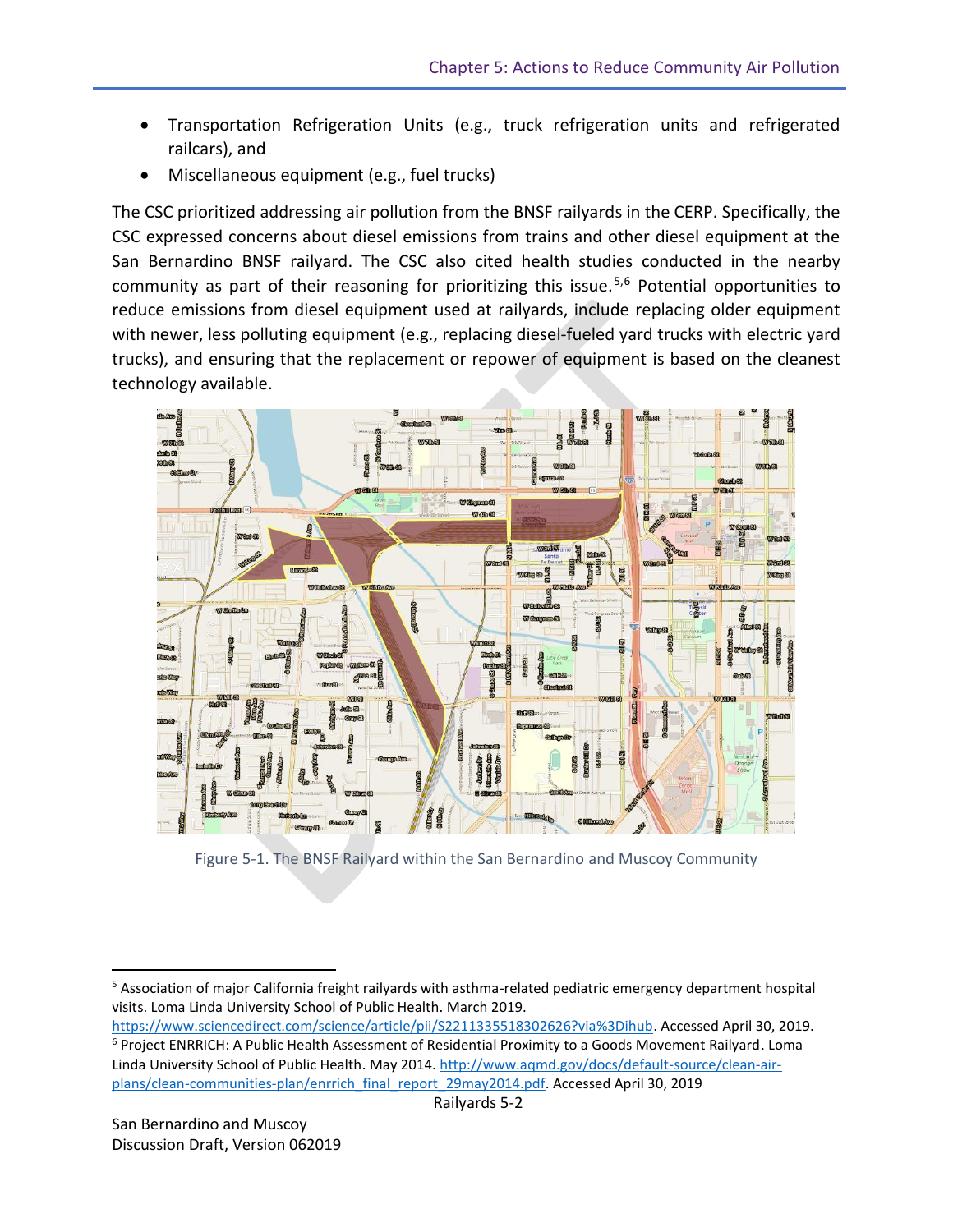### Ongoing Efforts

A short summary is provided below of the key regulations and programs that are in place or are being developed at the national, state, and local level to address emissions from railyards.

#### *Federal Actions*

Railroads are regulated at the federal level primarily by the Federal Railroad Administration and the Surface Transportation Board. These agencies' regulatory authority preempt certain federal, state, and local regulatory authorities. However, the U.S. EPA has used its authority under the Clean Air Act to require new diesel locomotives to be built to meet the cleanest emission standard (also known as Tier 4).<sup>7</sup> This requirement also applies to certain locomotives that are remanufactured.<sup>8</sup> These regulations limit idling for both new and remanufactured locomotives<sup>9</sup> and mandate the use of ultra-low sulfur diesel fuel<sup>10</sup>. However, these regulations do not require railroads to reduce their usage of existing older, higher-emitting locomotives. In 2017, CARB also petitioned the U.S. EPA to develop a new regulation requiring engine manufacturers to meet a cleaner Tier 5 emission standard for new engines. The U.S. EPA has not yet acted on this petition. Because locomotive engines can last over 30 years, locomotive fleet turnover is slow, so even if EPA were to develop a Tier 5 emission standard, it would not result in immediate emission reductions.

#### *State Actions (CARB)*

 $\overline{a}$ 

CARB has two agreements<sup>11</sup> with BNSF to reduce locomotive emissions in and around railyards. An agreement in 1998 required BNSF to meet a fleet average of Tier 2 locomotives in the South Coast Air Basin every year between 2010 and 2030. BNSF has met this commitment every year. The second agreement in 2005 focused on railyards and required: implementation of a locomotive idling-reduction program, maximizing the use of ultra-low sulfur diesel fuel, preparation of health risk assessments, evaluation of measures to further reduce diesel particulate emissions, and an assessment of remote sensing technology to identify high-emitting locomotives. CARB has discussed the potential for two new regulations that would reduce emissions from locomotives, including regulation to reduce idling activity and a regulation to address non-preempted locomotive use in the state through retrofit, replacement and other actions. Also, CARB staff plans to develop amendments to the Cargo Handling Equipment

<sup>9</sup> U.S. EPA, Control of Emissions from Idling Locomotives,

[https://nepis.epa.gov/Exe/ZyPdf.cgi?Dockey=P100HP4Q.pdf,](https://nepis.epa.gov/Exe/ZyPdf.cgi?Dockey=P100HP4Q.pdf) Accessed May 1, 2019.

<sup>10</sup> U.S. EPA, Diesel Fuel Standards and Rulemakings[, https://www.epa.gov/diesel-fuel-standards/diesel-fuel](https://www.epa.gov/diesel-fuel-standards/diesel-fuel-standards-and-rulemakings#nonroad-diesel)[standards-and-rulemakings#nonroad-diesel,](https://www.epa.gov/diesel-fuel-standards/diesel-fuel-standards-and-rulemakings#nonroad-diesel) Accessed May 1, 2019.

2005 Statewide Rail Yard Agreement: <https://www.arb.ca.gov/railyard/2005agreement/2005agreement.htm>

Railyards 5-3

<sup>7</sup> U.S. EPA, Regulations for Emissions from Locomotives[, https://www.epa.gov/regulations-emissions-vehicles-and](https://www.epa.gov/regulations-emissions-vehicles-and-engines/regulations-emissions-locomotives)[engines/regulations-emissions-locomotives,](https://www.epa.gov/regulations-emissions-vehicles-and-engines/regulations-emissions-locomotives) Accessed May 1, 2019.

<sup>&</sup>lt;sup>8</sup> Remanufacturing can include activities like replacing an old engine in a locomotive with a new engine. The useful life of a locomotive is typically at least ten years.

<sup>&</sup>lt;sup>11</sup> California Air Resources Board, 1998 Tier 2 Fleet Average in the South Coast Air Basin Agreement: <https://www.arb.ca.gov/railyard/1998agree/1998agree.htm>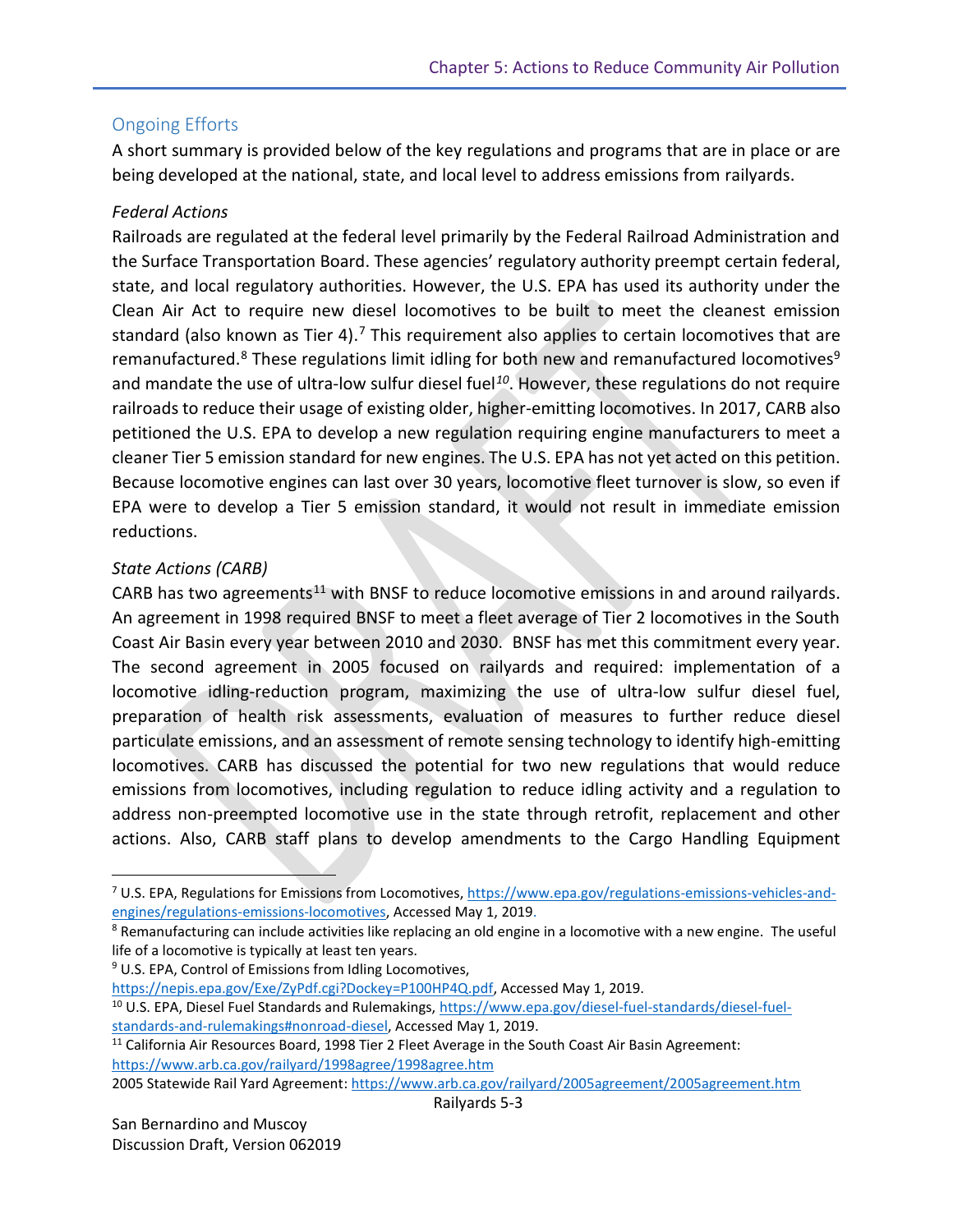Regulation, Transportation Refrigeration Unit Regulation, and its Drayage Truck Regulation to begin the transition to zero-emission technology starting in 2026<sup>12</sup>.

#### *South Coast AQMD*

South Coast AQMD previously adopted rules<sup>13</sup> that would have required railroads to reduce idling, conduct recordkeeping, and prepare emissions inventories and health risk assessments for railyards. However, the railroads sued the South Coast AQMD, and the courts determined that the rules cannot currently be enforced as they are preempted by federal law. South Coast AQMD is evaluating potential new strategies to reduce emissions from railyards, including developing a potential regulation affecting railyards called an Indirect Source Rule (ISR), and/or other potential partnering strategies that could reduce emissions. This ISR was initially intended to address regional air pollution, in particular through reducing NOx emissions. The CSC has made it clear that an ISR must also focus on reducing localized impacts from railyards.

South Coast AQMD funds projects to help develop technology that can lower emissions from locomotives (e.g., natural gas hybrid, battery electric, and fuel cell). These projects are in the design and demonstration phase and not yet commercially available. Additionally, the South Coast AQMD provides incentives for rail operators that purchase technologies for locomotives and cargo handling equipment that is cleaner than required.

## Identifying Opportunities for Action

South Coast AQMD staff conducted air monitoring near SBM during the Multiple Air Toxics Exposure Study (MATES) in 2013, which identified high levels of diesel PM near the BNSF railyard. The community near this railyard was part of the pilot communities for the South Coast AQMD Clean Communities Plan (CCP), which included significant community engagement activities, and emissions and exposure reduction efforts (e.g. air filtration projects, use of low-VOC paints, and other emission reduction measures). South Coast AQMD also funded the Environmental Railyard Research Impacting Community Health (ENRRICH) study, which consisted of a community health assessment and public health outreach project led by the late Dr. Sam Soret of Loma Linda University.

The South Coast AQMD continues to seek opportunities to reduce air pollution from railyards. The actions below have been identified by the CSC to reduce emissions from railyards.

# **Action 1: Reduce Emissions from Railyards**

Course of Action(s):

 $\overline{\phantom{a}}$ 

<sup>&</sup>lt;sup>12</sup> California Air Resources Board, <https://www.arb.ca.gov/gmp/sfti/sfti.htm>, Accessed June 5, 2019.

<sup>13</sup> Regulation XXXV:<http://www.aqmd.gov/home/rules-compliance/rules/scaqmd-rule-book/regulation-xxxv>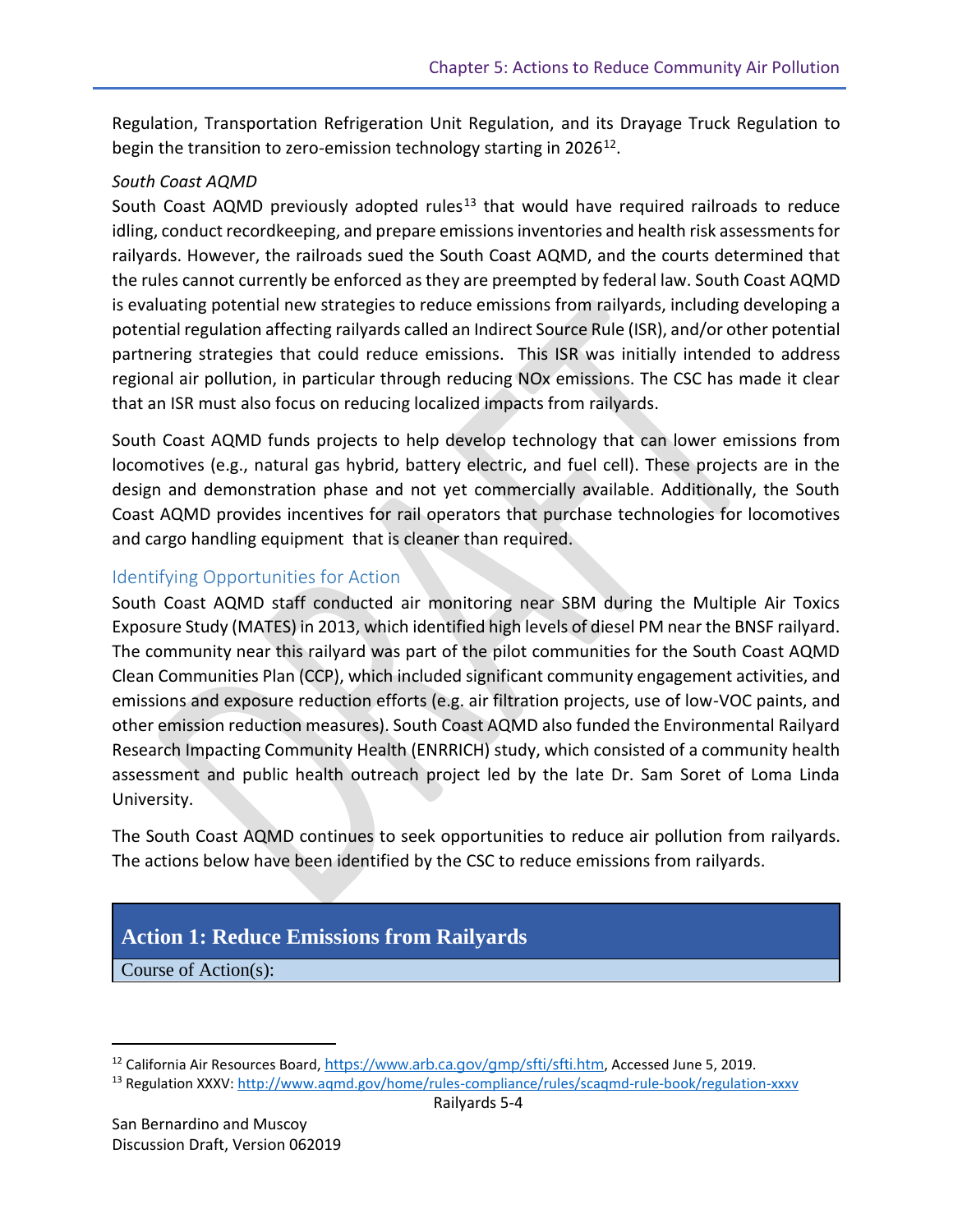| $\bullet$                  | Continue to pursue strategies to reduce air pollution from railyards through the<br>development of indirect source requirements and other measures, including reducing                                                                                        |  |
|----------------------------|---------------------------------------------------------------------------------------------------------------------------------------------------------------------------------------------------------------------------------------------------------------|--|
|                            | localized emissions and exposures                                                                                                                                                                                                                             |  |
|                            | Work with CARB on the development of new requirements to reduce air pollution                                                                                                                                                                                 |  |
|                            | from railyards                                                                                                                                                                                                                                                |  |
| $\bullet$                  | Work with local utilities and state agencies like the California Energy Commission and                                                                                                                                                                        |  |
|                            | the Public Utilities Commission to encourage the installation of infrastructure needed                                                                                                                                                                        |  |
|                            | to fuel/charge zero-emissions vehicles and on-site equipment at the BNSF Railyard                                                                                                                                                                             |  |
| $\bullet$                  | Continue to support CARB's petition <sup>14</sup> to the U.S. EPA for new national locomotive<br>emission standards                                                                                                                                           |  |
| $\bullet$                  | Work with the BNSF railyard in the San Bernardino and Muscoy community to replace<br>diesel-fueled equipment with cleaner technologies <sup>15</sup>                                                                                                          |  |
|                            | Conduct fenceline and/or mobile monitoring around railyards to identify activities<br>that may cause increased levels of air pollution. Mobile measurements (and fixed<br>monitoring, when appropriate) will extend into the community to assess how railyard |  |
|                            | related emissions may contribute to the overall air pollution burden in this                                                                                                                                                                                  |  |
|                            | community.                                                                                                                                                                                                                                                    |  |
|                            | Use emissions inventory and monitoring information to identify opportunities for                                                                                                                                                                              |  |
|                            | emission reductions                                                                                                                                                                                                                                           |  |
| Strategies:                |                                                                                                                                                                                                                                                               |  |
| $\bullet$                  | <b>Rules and Regulations</b>                                                                                                                                                                                                                                  |  |
| $\bullet$                  | Incentives                                                                                                                                                                                                                                                    |  |
|                            | Collaboration                                                                                                                                                                                                                                                 |  |
| $\bullet$                  | Monitoring                                                                                                                                                                                                                                                    |  |
| Goals:                     |                                                                                                                                                                                                                                                               |  |
| $\bullet$                  | Provide bi-annual updates and engage the CSC on new requirements being developed                                                                                                                                                                              |  |
|                            | by CARB and South Coast AQMD                                                                                                                                                                                                                                  |  |
| $\bullet$                  | Provide quarterly or annual updates to the CSC on air monitoring results                                                                                                                                                                                      |  |
|                            | Replace XX pieces of diesel equipment at the BNSF railyard through incentive funding                                                                                                                                                                          |  |
|                            | programs                                                                                                                                                                                                                                                      |  |
| <b>Estimated Timeline:</b> |                                                                                                                                                                                                                                                               |  |
| $\bullet$                  | In the second half of 2019, South Coast AQMD to conduct air monitoring at railyards and<br>nearby communities                                                                                                                                                 |  |
|                            | In 2020, South Coast AQMD to consider new ISR and/or other measures on railyards                                                                                                                                                                              |  |

<sup>&</sup>lt;sup>14</sup> California Air Resources Board, CARB Locomotive Petition to U.S. EPA, April 2017, [https://ww2.arb.ca.gov/resources/documents/carb-petitions-us-epa-strengthen-locomotive-emission-standards,](https://ww2.arb.ca.gov/resources/documents/carb-petitions-us-epa-strengthen-locomotive-emission-standards)  Accessed June 5, 2019.

<sup>15</sup> A variety of technology assessments have been conducted to assist in this effort. Examples include: <https://ww2.arb.ca.gov/resources/documents/technology-and-fuels-assessments> [http://www.cleanairactionplan.org/documents/draft-2018-feasibility-assessment-for-cargo-handling](http://www.cleanairactionplan.org/documents/draft-2018-feasibility-assessment-for-cargo-handling-equipment.pdf/)[equipment.pdf/](http://www.cleanairactionplan.org/documents/draft-2018-feasibility-assessment-for-cargo-handling-equipment.pdf/)

 $\overline{a}$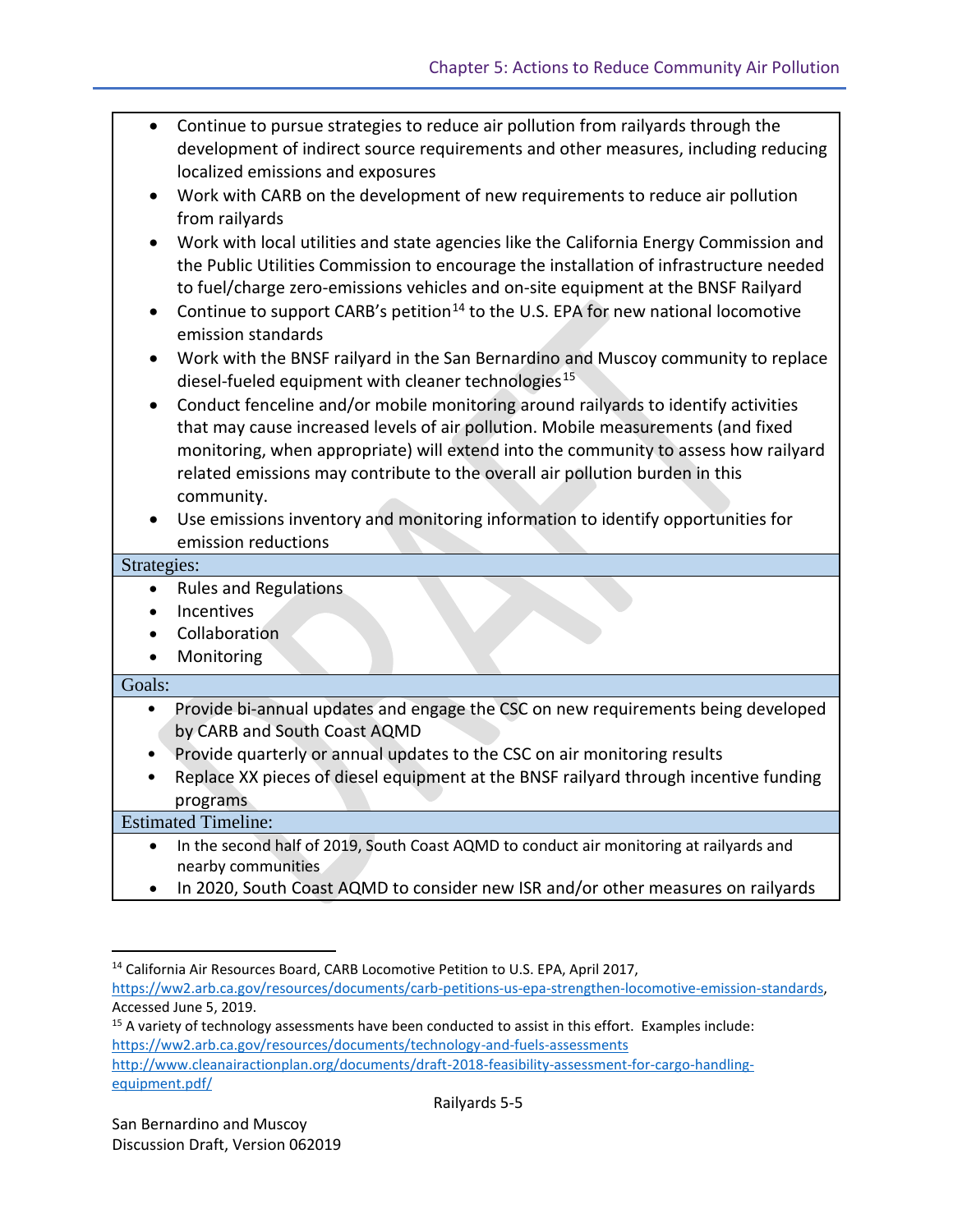- Between 2020 and 2022, CARB to consider new regulations and/or other measures for locomotives
- By 2020, CARB to consider amending its regulation for zero-emissions refrigeration units (TRUs)
- By 2022, CARB to consider amending its regulations for zero-emission drayage trucks and cargo handling equipment

| Implementing Agency, Organization, Business or Other Entity:                                                                                                                                                      |                                                                                                                                                                                                                                                                                                                                                                                                                                                                                                                                                                                                                                                                                                                                                                               |  |  |
|-------------------------------------------------------------------------------------------------------------------------------------------------------------------------------------------------------------------|-------------------------------------------------------------------------------------------------------------------------------------------------------------------------------------------------------------------------------------------------------------------------------------------------------------------------------------------------------------------------------------------------------------------------------------------------------------------------------------------------------------------------------------------------------------------------------------------------------------------------------------------------------------------------------------------------------------------------------------------------------------------------------|--|--|
| Name:                                                                                                                                                                                                             | Responsibilities:                                                                                                                                                                                                                                                                                                                                                                                                                                                                                                                                                                                                                                                                                                                                                             |  |  |
| South Coast AQMD                                                                                                                                                                                                  | Continue to pursue indirect source requirements and other<br>measures for railyards, and improve community access to<br>rule development process by holding a working group<br>meeting in or near this community<br>Provide the CSC with updates on the development of<br>indirect source requirements for railyards<br>Allocate incentive funding to replace on-site diesel<br>equipment with the cleanest technologies available<br>Work with BNSF to provide updates to the CSC on emission<br>reduction progress within the San Bernardino BNSF railyard<br>Conduct air monitoring in community areas near the BNSF<br>railyard and provide updates to the CSC<br>Work with CARB to identify opportunities for new financial<br>$\bullet$<br>incentives in this community |  |  |
| <b>CSC</b>                                                                                                                                                                                                        | Participate in the CARB and South Coast AQMD rulemaking<br>process (e.g., attending working group meetings, providing<br>comments on draft rule materials, etc.) for regulations affecting<br>railyards                                                                                                                                                                                                                                                                                                                                                                                                                                                                                                                                                                       |  |  |
| CARB                                                                                                                                                                                                              | Pursue regulations and/or other measures to achieve<br>additional emission reductions at railyards<br>Prioritize enforcement (e.g., for cargo handling equipment)<br>in this community                                                                                                                                                                                                                                                                                                                                                                                                                                                                                                                                                                                        |  |  |
| References:                                                                                                                                                                                                       |                                                                                                                                                                                                                                                                                                                                                                                                                                                                                                                                                                                                                                                                                                                                                                               |  |  |
| For more information on Indirect Source Rule for<br>Railyards: http://www.aqmd.gov/home/air-quality/clean-air-plans/air-quality-mgt-<br>plan/facility-based-mobile-source-measures/rail-fac-wkng-grp <sup>9</sup> |                                                                                                                                                                                                                                                                                                                                                                                                                                                                                                                                                                                                                                                                                                                                                                               |  |  |
| For more information on the Carl Moyer<br>Program: http://www.aqmd.gov/home/programs/business/business-<br>detail?title=heavy-duty-engines&parent=vehicle-engine-upgrades <sup>16</sup>                           |                                                                                                                                                                                                                                                                                                                                                                                                                                                                                                                                                                                                                                                                                                                                                                               |  |  |

<sup>&</sup>lt;sup>16</sup> South Coast AQMD, Carl Moyer Program (Heavy-Duty Engines), [http://www.aqmd.gov/home/programs/business/business-detail?title=heavy-duty-engines&parent=vehicle](http://www.aqmd.gov/home/programs/business/business-detail?title=heavy-duty-engines&parent=vehicle-engine-upgrades10)[engine-upgrades10\)](http://www.aqmd.gov/home/programs/business/business-detail?title=heavy-duty-engines&parent=vehicle-engine-upgrades10), Accessed May 31, 2019.

l